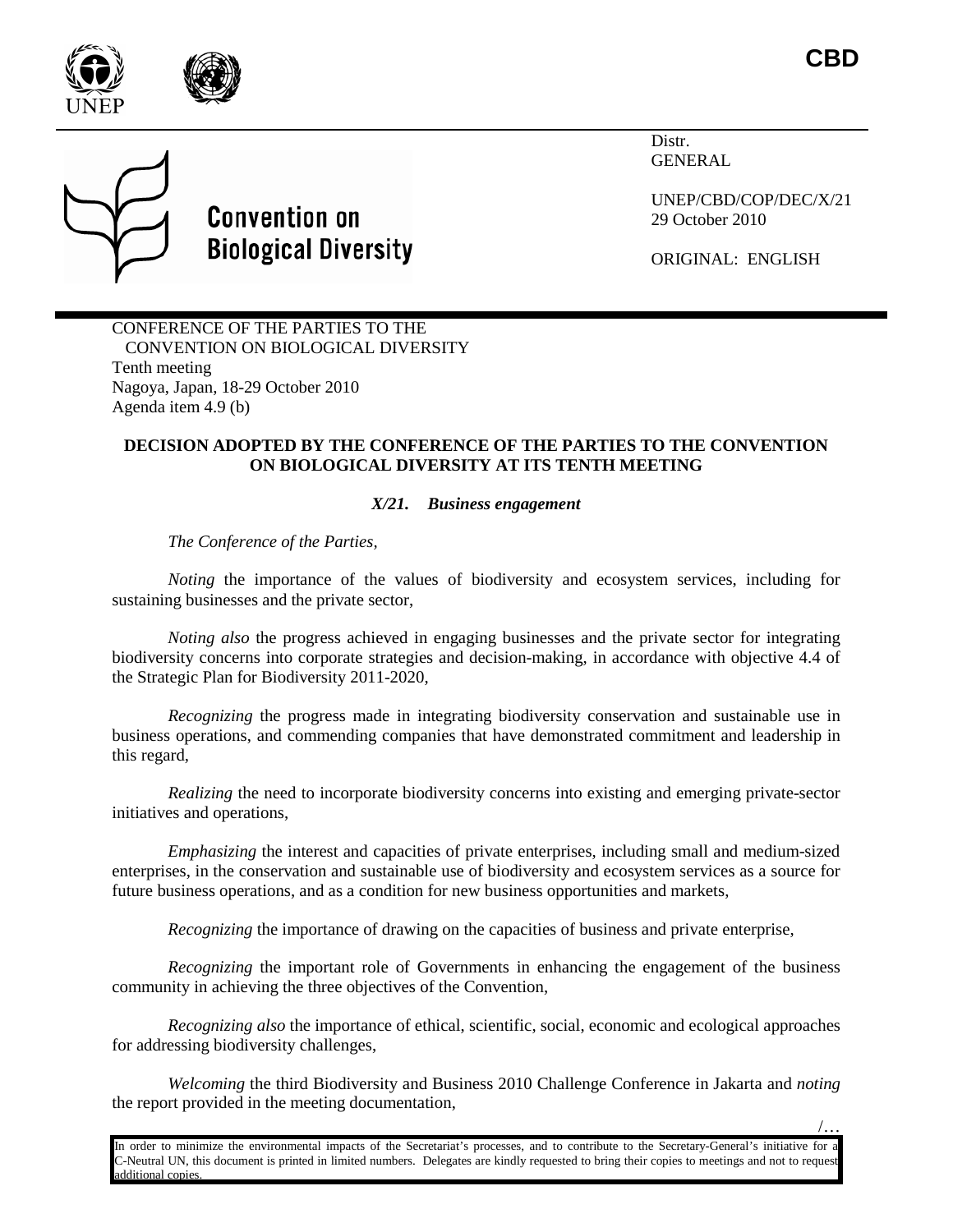## UNEP/CBD/COP/DEC/X/21 Page 2

*Welcoming* the Global Business of Biodiversity Symposium organized in London in July 2010,

*Noting* the potential role of civil society, including non-governmental organizations, scientific organizations, and other stakeholders, in influencing business practices and in facilitating a modification of consumer behaviour as well as of societal expectations,

*Building on* existing activities and initiatives under the Convention related to business and biodiversity, as well as those of other entities, such as of the private sector itself,

*Noting* the importance of the findings and recommendations coming from ongoing relevant work on the values of biodiversity and ecosystem services, such as from the Green Economy Initiative of the United Nations Environment Programme, and, *inter alia*, the reports on The Economics of Ecosystems and Biodiversity (TEEB), for further analysis of the issue, for the development of a more common understanding, and for improved and strengthened communication with the private sector as well as within the business community,

*Recognizing* the relevance of existing developments and work processes under various forums, including relevant international organizations, such as the Green Growth Initiative of the Organisation for Economic Co-operation and Development, the proposed green economics theme for the 2012 United Nations Conference on Sustainable Development, the Marrakech Process on Sustainable Consumption and Production supported by the United Nations Environment Programme and the United Nations Secretariat, the Biotrade Initiative of the United Nations Conference on Trade and Development, as well as existing initiatives that promote corporate social responsibility and the greening of supply chains,

*Recognizing* the opportunity and need to incorporate biodiversity objectives into emerging new green development initiatives,

*Noting also* the need for dialogue between Parties, business representatives and other stakeholders, at national, regional and international levels,

1. *Invites* Parties:

(a) To promote a public-policy environment that enables private-sector engagement and the mainstreaming of biodiversity into corporate strategies and decision-making in a manner that contributes to the achievement of the three objectives of the Convention;

(b) To create conditions that facilitate private-sector engagement, *inter alia* and as appropriate, for: transparent reporting against which to assess implementation; independent assessments; and terms and conditions for partnership initiation and termination;

(c) To identify a range of options for incorporating biodiversity into business practices that take into account existing developments under various forums, including relevant institutions and non-governmental organizations, such as the Business and Biodiversity Offsets Programme, the International Union for Conservation of Nature, the United Nations Environment Programme, the Biotrade Initiative of the United Nations Conference on Trade and Development, the World Business Council for Sustainable Development, the Organisation for Economic Co-operation and Development, Nippon Keidanren, the Business and Biodiversity Initiative initiated at the ninth meeting of the Conference of the Parties;

(d) To support the establishment of national and regional business and biodiversity initiatives and to strive towards a global partnership on business and biodiversity by inviting ongoing initiatives and other interested stakeholders to be part of the business and biodiversity initiative, and to take note of the Jakarta Charter;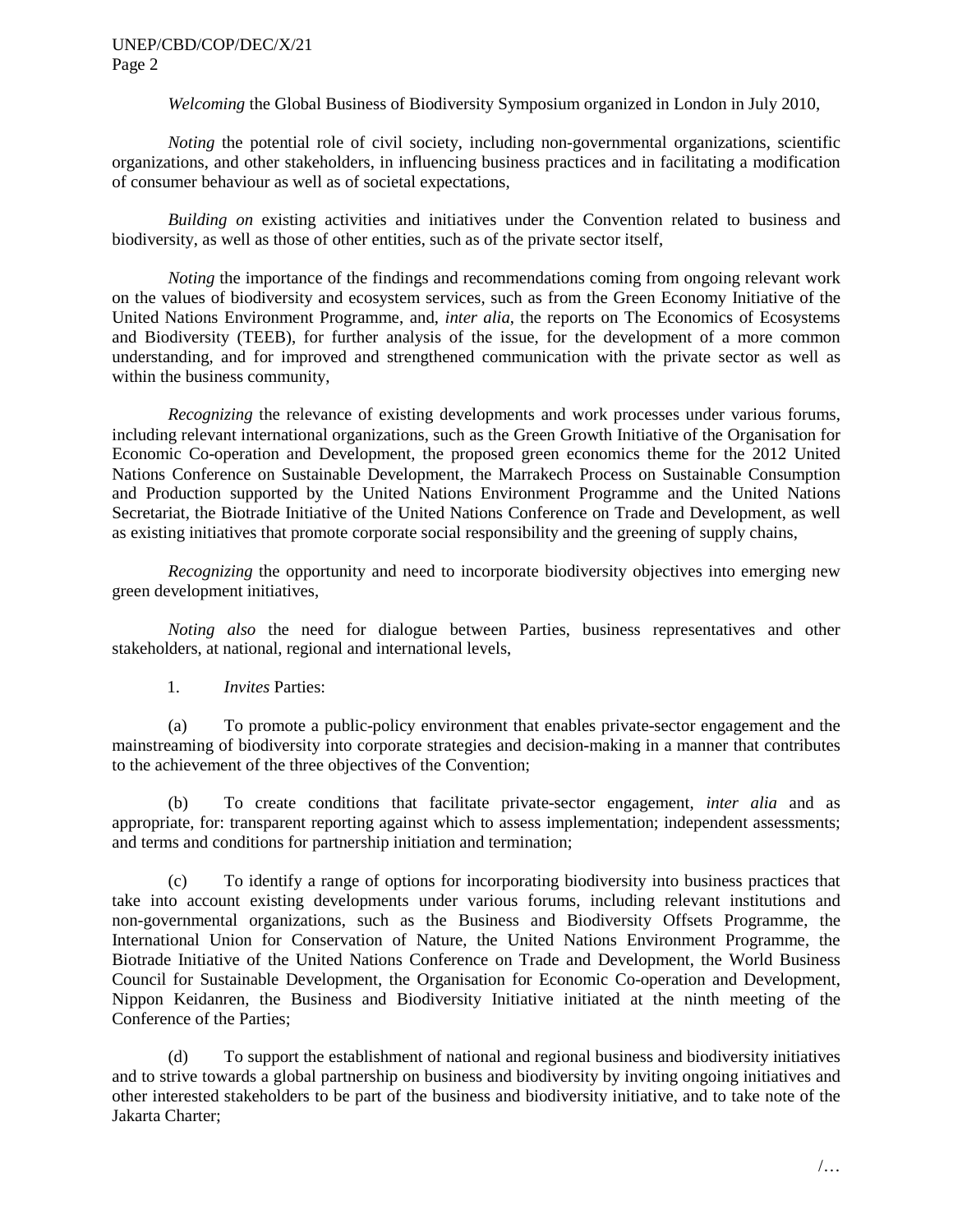(e) To develop, and report on, national activities that promote and facilitate the mainstreaming of biodiversity by business, such as through regulations and, as appropriate, economically and socially sound incentive measures, national biodiversity strategies and action plans as well as national reports;

(f) To develop ongoing dialogue with the business community in relation to biodiversity considerations and activities;

(g) To encourage involvement of businesses as stakeholders in any future revision and implementation of national biodiversity strategies and action plans;

(h) To adopt, as appropriate, sustainability criteria for government purchases of products of biological resources;

2. *Encourages* businesses and the private sector:

(a) To contribute to the implementation of the Convention as well as its Strategic Plan for Biodiversity 2011-2020 and its targets, and refer to them, as appropriate, for defining concrete and measurable biodiversity targets for their operations;

(b) To monitor and assess impacts on biodiversity and ecosystem services, including the consideration of related risks and opportunities, and of how this may affect their activities, and to develop and apply processes and production methods that minimize or avoid negative impacts on biodiversity;

(c) To take into account, as appropriate, the Akwé: Kon Voluntary Guidelines for the Conduct of Cultural, Environmental and Social Impact Assessment regarding Developments Proposed to Take Place on, or which are Likely to Impact on, Sacred Sites and on Lands and Waters Traditionally Occupied or Used by Indigenous and Local Communities;[1](#page-2-0)

(d) To share and adopt lessons learned between and among business and enterprises, including small and medium-sized enterprises;

(e) To survey available best practice within relevant industries, and to consider how specific skills, expertise and influence can be mobilized and shared in order to minimize and avoid negative impacts on biodiversity;

(f) To participate in voluntary certification schemes that promote the three objectives of the Convention;

(g) To adopt commitments to support the achievement of the three objectives of the Convention, for instance, through the approaches set out in the Jakarta Charter and other initiatives at both national and global levels;

(h) To use clear and measurable criteria or indicators as a means to track implementation of these commitments in a transparent manner, by means of voluntary declaration;

(i) To engage wider efforts to promote business engagement in the achievement of the three objectives of the Convention and its new Strategic Plan, such as the Business and Biodiversity Initiative initiated at the ninth meeting of the Conference of the Parties, and the Jakarta Charter, as a step to highlight their commitment to the three objectives of the Convention on Biological Diversity;

<span id="page-2-0"></span> $1$  Decision VII/16 F, annex.